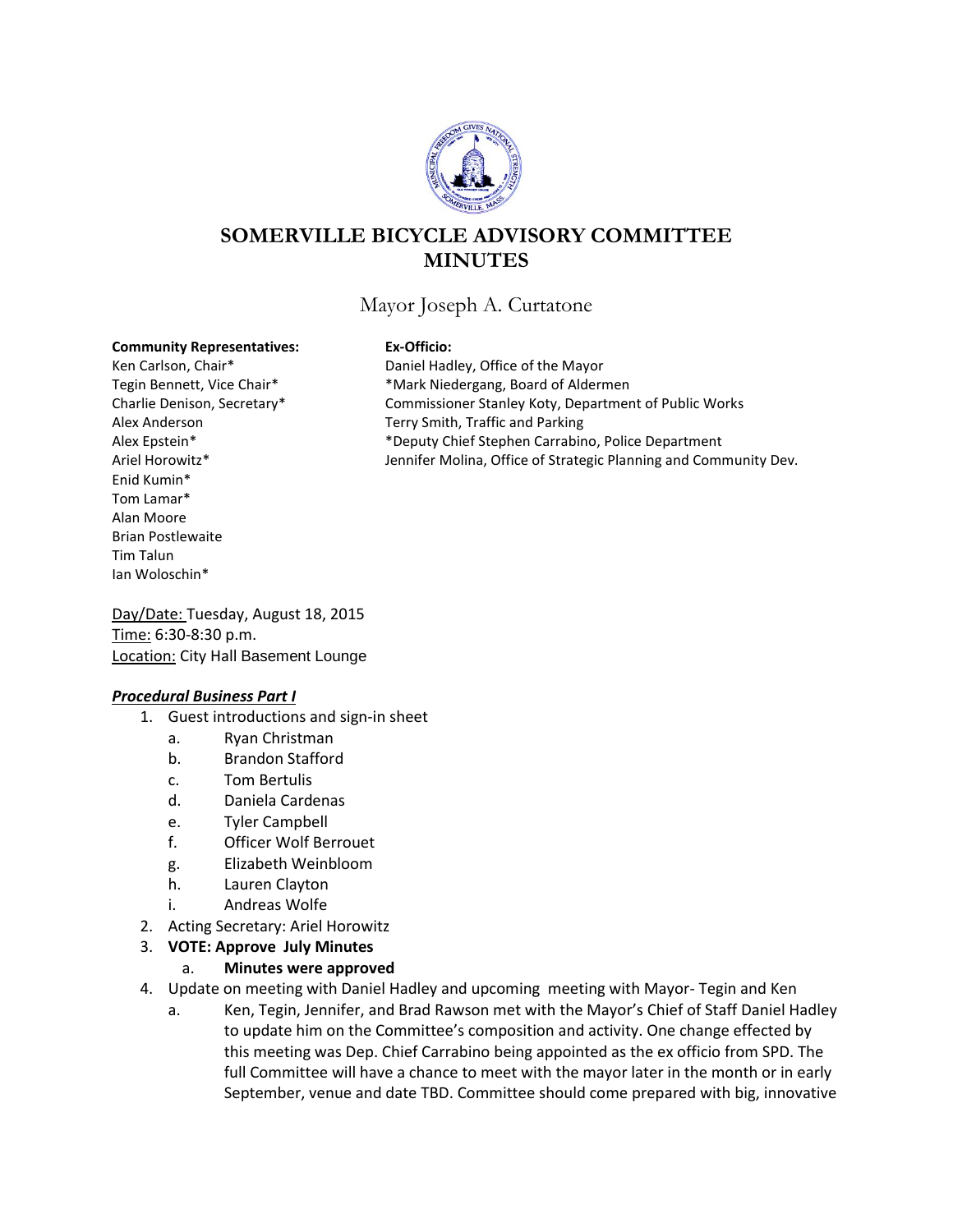ideas, especially things that Somerville can be first at.

**ACTION ITEM: Ken to schedule pre-meeting meeting to brainstorm ideas to present to the mayor**

b. In the future, minutes and agenda will be sent to all ex officio members. **ACTION ITEM: Charlie to send minutes and agenda to all ex officio members.**

### *Team Update Part I*

- Enforcement and Education
	- o Cyclekids
		- Officer Manfra seeks SBC volunteers to help teach students bike safety in the Cyclekids program. Program is 8 weeks long but time commitment is flexible (~1 hour during business hours).
		- Interested parties should contact Ian for more details.
	- o Harassment of cyclists and Zero tolerance concept:
		- A citizen (Robin) contacted the city with a complaint about harassment from a motorist. SPD followed up by contacting citizen, identifying driver, and contacting him. Driver apologized and said he'd write a letter of apology.
		- Dep. Chief Carrabino offers that the SBC can give his contact info to cyclists who are harassed, hit, etc. and says that if there is footage that can be helpful and allow him to file a complaint against the driver.
	- o Bike theft
		- **SPD** is aware of bike theft as a problem. Thieves that are caught are generally not Somerville residents.
		- SPD will be purchasing a bait bike.
		- **Most thefts occur on public streets in Assembly, Davis, and Powderhouse.**
		- SPD offers bike registration program and will also perform a sting if stolen bikes are (provably) found on craigslist.
		- **•** Dep. Chief Carrabino attempts to give primarily verbal warnings to educate.
		- SPD can cite motorists for bike box violations as a "marked lane" violation (89-4, a \$100 fine and a moving violation).

#### *Vision -* **15 min**

- ❖ Continuous Flow intersections Tom B.
	- $\circ$  Invented in Mexico 20 years ago; currently more than 50 exist in Mexico and fewer than 10 in the US.
	- $\circ$  The concept is that shortly before the intersection, drivers turning left cross opposing traffic during the perpendicular traffic phase. They then approach the intersection on the left side of the approaching traffic flow and are free to turn left without crossing opposing traffic.
	- $\circ$  This results in a relatively large cross section and therefore the best way to incorporate cyclist traffic may be two-way cycletracks on either side of the street.
	- $\circ$  However, at high traffic intersections e.g. McGrath at Washington St., this can result in a more narrow (5-lane) cross section as compared to the conventional plan which may be 6 or even 8 lanes wide.
	- $\circ$  Can be safer and faster for cars but has some initial learning curve associated with it.

#### *Procedural Business Part II*

5. Meeting rooms- progress and policy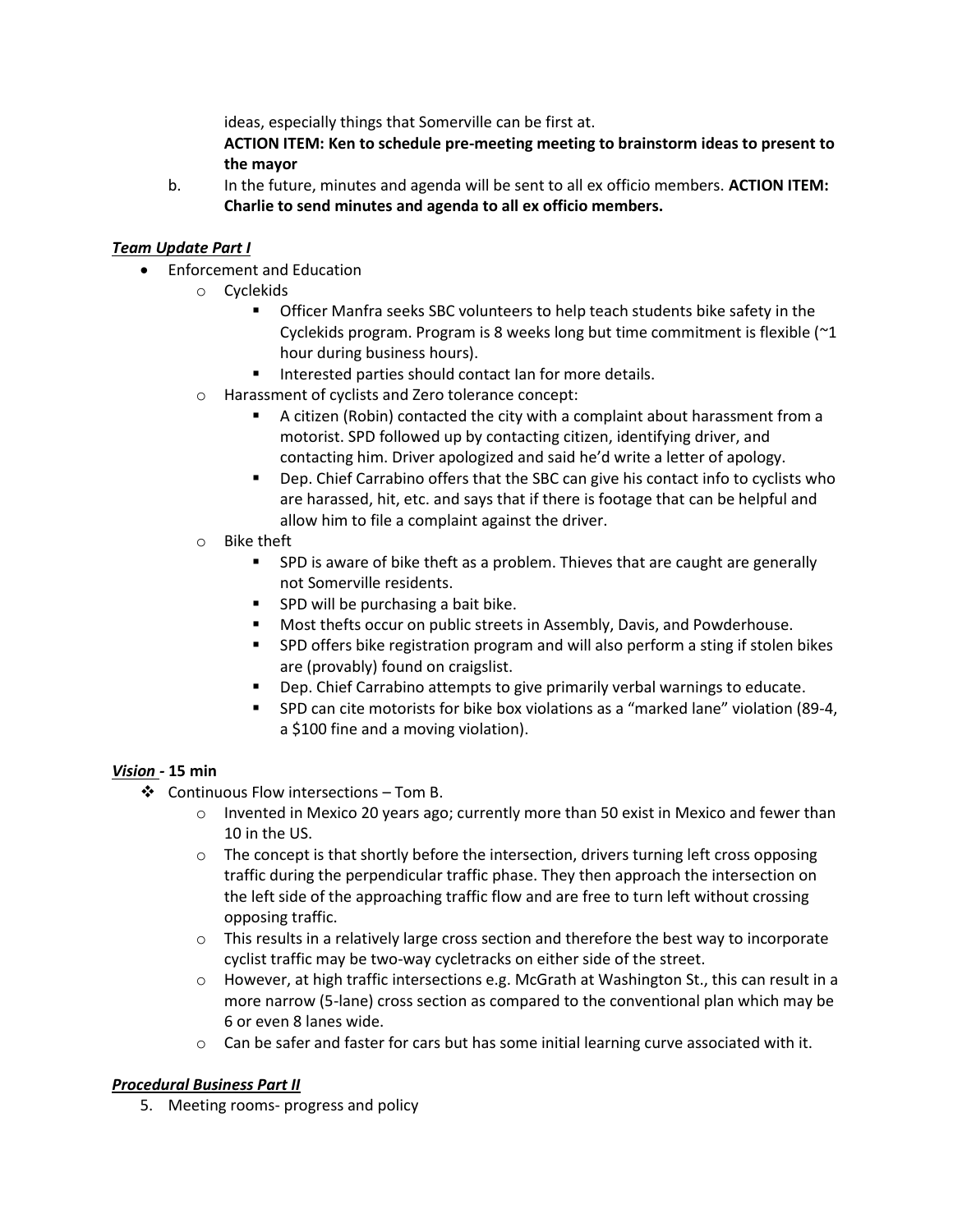- a. Teams should continue to e-mail Jennifer for access to the annex or other space.
- 6. Update on use of Box and Trello pilot- Ken and Ariel
	- a. Box is being used for file storage and organization.
	- b. Trello is going to be used for project management and tracking.

### **ACTION ITEM: Ariel will invite everyone to Trello**

- 7. By-laws finalization and next steps- Tegin
	- a. By-laws will be run by the legal department and the Board of Aldermen
	- b. By-laws were approved by the committee to be passed to Jennifer for next steps.
- 8. Update on Web site, social media, calendar- Charlie and Ken
	- a. Web site has been updated. Charlie and Ken will continue to post content on the SBC Facebook site and will post content suggested by others

#### **ACTION ITEM: Ariel will sign SBC up for a Twitter and an Instagram account.**

- 9. Follow-up on Previous Action Items
	- a. Alan is going to give Andrew another chance as student rep.
	- b. Ken has started drafting a seasonal calendar **Action Item: Ken to re-circulate calendar and SBC members to comment on content**

#### *Update from City***- 30 min**

- ❖ Update on Mobility Plan
	- o SBC should talk to alderman and public in support of mobility plan.
	- o Budget has not yet been set.
	- o Time frame is over the next 2-3 weeks.
- Status of improvement to Community Path terminus at Lowell St
	- $\circ$  Bollards have been put up on Lowell, and a crosswalk was put in at intersection with Princeton St.
	- o Ribbon cutting is scheduled for 19 August.
	- o Alderman Niedergang requests signage ASAP.
	- $\circ$  City is considering user-actuated flash beacons with both pedestrian and bicycle symbols; Alex E advocates for automatic (non-actuated) beacons.
	- $\circ$  Alderman Niedergang wants there to be more safety considerations and especially something to slow down traffic as it approaches the bridge from Magoun Sq. Officer Berrouet also stated that he is worried about the poor sight lines for cars coming over the Lowell St railroad bridge towards Princeton St.
	- $\circ$  Committee members also voiced their concern with the crosswalk location at Princeton St. and continues to support a location closer to the bridge recommended in its letter to the City regarding the terminus of the Community Path at Lowell St. **ACTION ITEM: All SBC members look at the Lowell St. terminus of the Path and brainstorm ideas to sign or otherwise make it more user-friendly.**
- ❖ Status of Bicycle Boxes
	- $\circ$  Some boxes have been installed. Some are shallower than the NACTO design guidelines; this is due to Terry's engineering decision that boxes should be applied even in places where existing thermoplastic restricts the depth.
	- o The city is seeking funding to apply signage.
	- o Some of the intersections may be switched to no turn on red.
	- o Jennifer will send an invite if there is an opportunity to shadow the crew.
- ❖ Beacon St communication plan